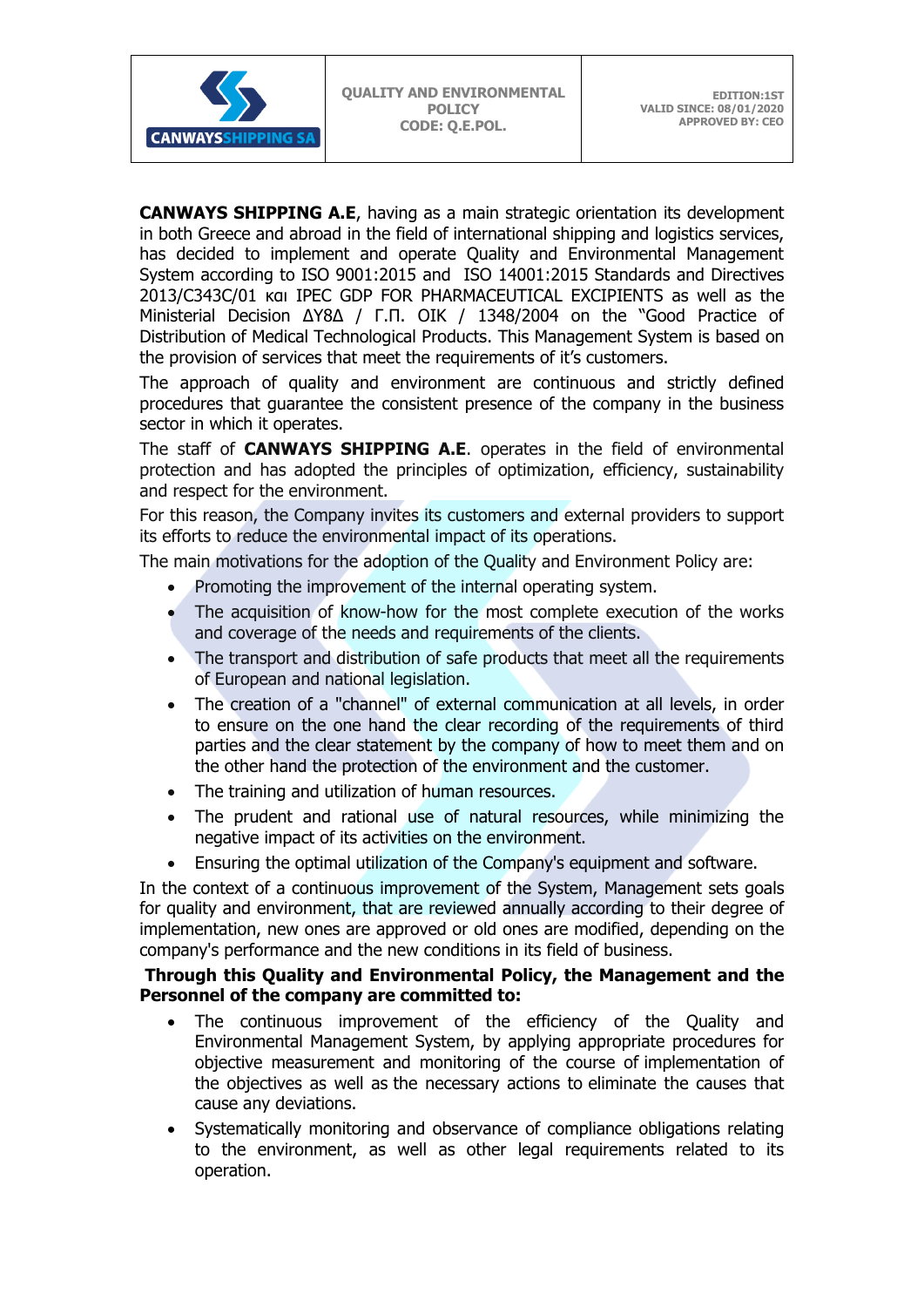

- Ensuring the performance of operations in accordance with compliance obligations.
- Systematically identifying, evaluating and controlling the environmental implications and risks, arising from its activities, including external providers and stakeholders
- Protecting the natural environment from harmful changes and degradation, caused by the operations of our company.
- The environmental protection, including pollution prevention, sustainable use of resources, mitigation and adaptation to climate change and the protection of biodiversity and ecosystems
- The minimization and rational management of its waste and the increase of materials to be recycled compared to those available for disposal.
- The continuous education and training of staff and their encouragement to active participation, on an individual and team level, in the field of operation, in order to fulfil the environmental objectives, to avoid environmental pollution, to preserve the natural resources and to ensure the improvement of the Quality and Environmental Management System
- The safe and effective management of all kinds of elements, data and information, as well as property that may come to its knowledge, when working with customers, their management exclusively by competent individuals, and their non-disclosure to third parties for any reason.
- The continuous effort to provide quality services with the ultimate goal of increasing customer satisfaction and improving competitiveness
- The systematic updating of the company with the most recent developments in the sector in which it operates or the activity of the company.
- Developing bonds based on harmonious cooperation with customers and suppliers, as well as expanding coverage of the Greek and international markets
- The continuous improvement of the quality of the services provided, the way of dealing with the environment as well as the Quality, Environment Management System itself, through the development of the evaluation of procedures and related indicators
- Promoting open dialogue and informing stakeholders in a spirit of honesty and mutual respect.
- The reasoned research for causes of problems and weaknesses, so as to identify and implement the necessary corrective and/or preventive actions in order to avoid their re-occurrence.
- The suitability of the facilities and the whole vehicle.
- The provision of resources at every level (human material financial) that will contribute to the continuous improvement of the System, so that all of CANWAYS SHIPPING S.A services to meet the requirements of our customers for safe procedure of transportations.
- Compliance with all legal requirements for the safe transport of food, throughout our supply chain services.